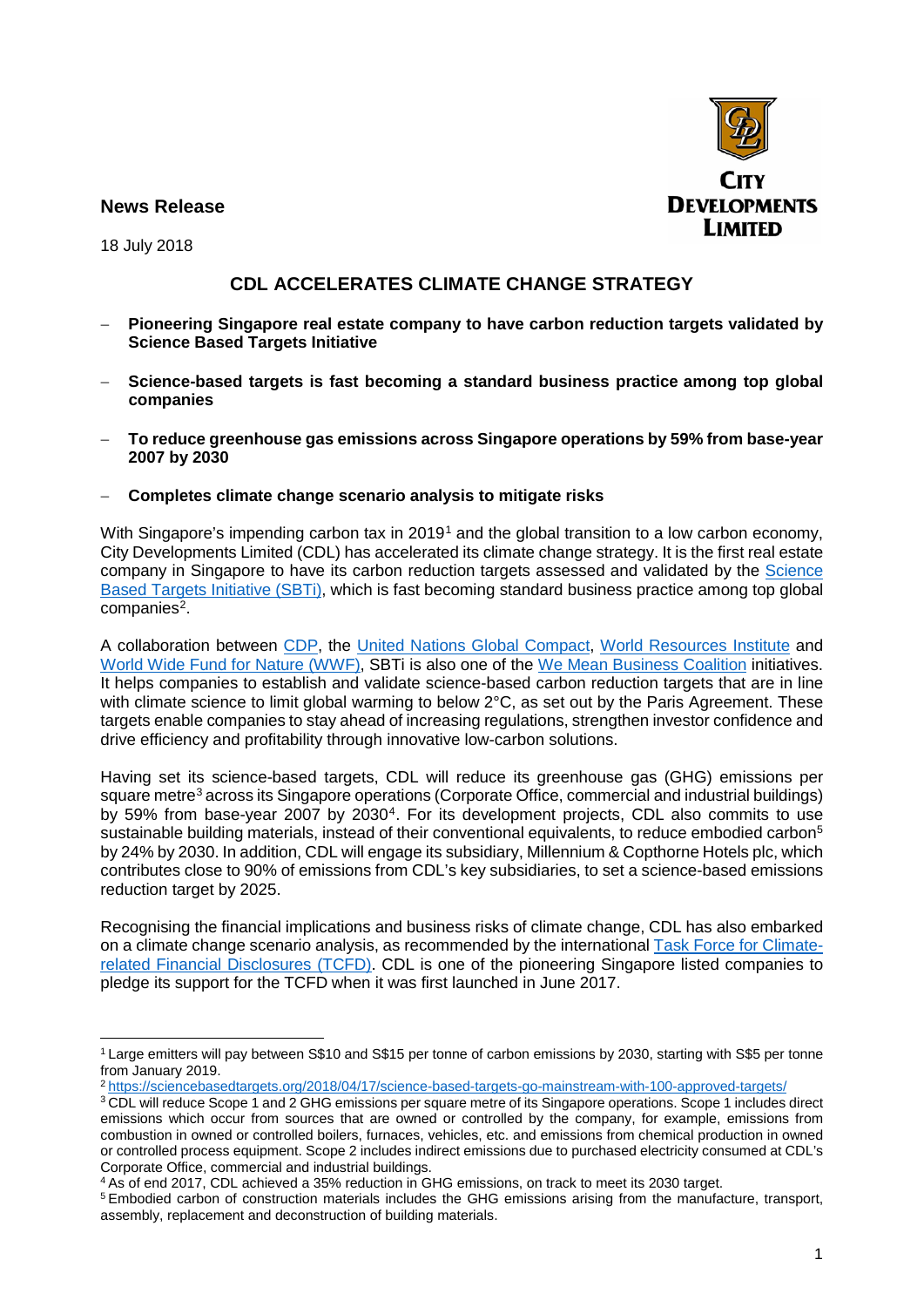In an extensive study, CDL's three main businesses (development properties, investment properties and hotel operations) were analysed under two scenarios where global temperatures rise by 2°C and  $4^{\circ}$ C respectively<sup>6</sup>. It revealed that in both scenarios, increased frequency and severity of extreme weather events would result in business disruption and loss of revenue, while policy risks including higher carbon taxes and more stringent building standards would lead to significant increases in construction and operating costs. For instance, the analysis highlighted that in a 2°C scenario by 2030, the increased pricing on carbon emissions could cause CDL to incur an annual cost of more than S\$20 million if this climate-related risk is not managed adequately.

In addition, CDL has become the first company in Singapore to attain ISO 16745, by releasing the carbon intensity disclosure for its flagship building Republic Plaza in the heart of the city's Central Business District. To further enhance the management of emissions from the building sector, ISO 16745 was developed to measure the carbon footprint of buildings. The standard verifies and reports carbon metrics for emissions arising from the buildings' activities and provides accurate performance baselines. This helps to drive "Advancing Net Zero", the World Green Building Council's global project to achieve net zero carbon for all buildings by 2050.

**Ms Jeanne Stampe, Head of Asia Sustainable Finance, WWF in Singapore,** said, ''Investors are increasingly using collective engagement, and in some cases even filing shareholder resolutions, to influence portfolio companies to adopt both science-based targets and the TCFD sustainability disclosure standards. Business leaders like CDL, in setting credible and science-based sustainability goals, can ensure they have a climate resilient business model and send a clear message to industry players and investors.''

**Mr Sherman Kwek, CDL Group Chief Executive Officer,** said, "Accounting for about a third of global GHG emissions, the building and construction sector has a critical role in shaping a low carbon economy. CDL has proactively implemented initiatives for low-carbon operations. To accelerate our climate action, we have adopted the science-based emissions reduction targets and climate change scenario analysis. These efforts help to future-proof our business by identifying risks for mitigation and adaptation. CDL will continue to explore low-carbon technologies and materials, renewable energy and emission reduction initiatives to enhance climate resilience.''

Looking ahead, CDL aims to join RE100 – a global renewable energy campaign led by The Climate Group in partnership with CDP. RE100 agglomerates business commitments to go 100% renewable energy, which is in line with CDL's climate change strategy. CDL will assess its current operations to strive towards achieving 100% renewable energy by 2050. CDL also invested S\$2.25 million in a R&D collaboration with the National University Singapore (NUS) School of Design and Environment to catalyse innovations in smart, safe and climate-resilient building technologies. The NUS-CDL Smart Green Home and NUS-CDL Tropical Technologies Laboratory  $(T^2$  Lab) will be crucial in testing new ideas around renewable energy, sustainable materials, energy efficiency and the quality of indoor environment, bringing technological visions to fruition.

CDL's long-standing commitment to sustainability and disclosure has been recognised by leading global sustainability rankings and benchmarks including FTSE4Good Index Series (since 2002), MSCI ESG Leaders Indexes (since 2009), Global 100 Most Sustainable Corporations in the World (since 2010) and Dow Jones Sustainability Indices (since 2011).

More information on CDL's sustainability efforts can be found at www.cdlsustainability.com.

 $\overline{a}$ 

<sup>6</sup> In a 2°C scenario, measures and polices are adopted to reduce emissions and keep average global temperature increase to 2°C. A 4°C scenario is a high-emissions scenario where there are no policy changes to reduce emissions.